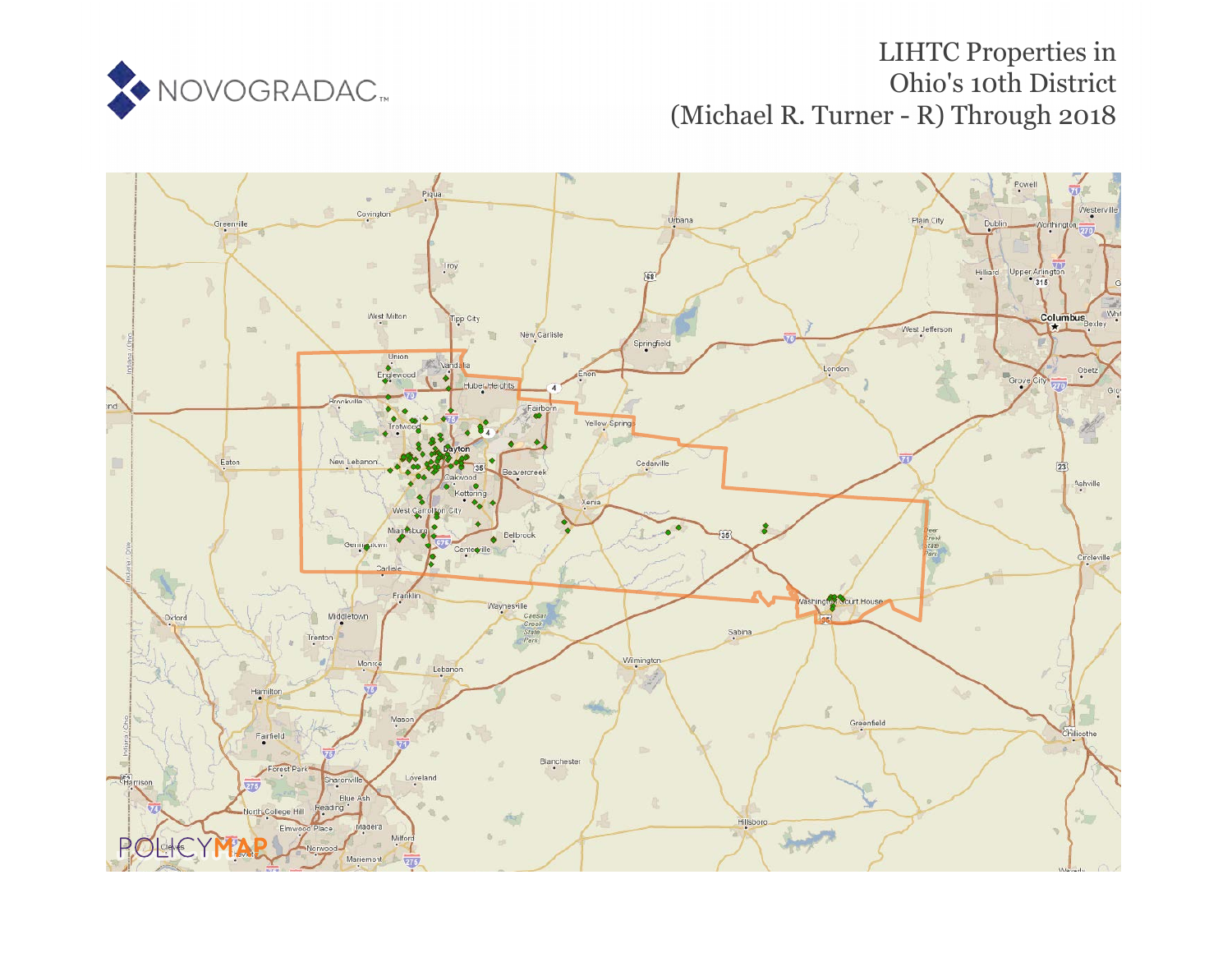| <b>Project Name</b>                    | <b>Address</b>                           | <b>City</b>                                            | <b>State</b> | <b>Zip Code</b> | <b>Nonprofit</b><br><b>Sponsor</b> | <b>Allocation</b><br>Year | <b>Annual</b><br><b>Allocated</b><br><b>Amount</b> | <b>Year PIS</b> | <b>Construction Type</b>              | <b>Total</b><br><b>Units</b> | Low<br><b>Income</b><br><b>Units</b> | <b>Rent or</b><br><b>Income</b><br><b>Ceiling</b> | <b>Credit %</b>                              | <b>Tax-Exempt</b><br><b>Bond</b> | <b>HUD Multi-Family</b><br>Financing/<br><b>Rental Assistance</b> |
|----------------------------------------|------------------------------------------|--------------------------------------------------------|--------------|-----------------|------------------------------------|---------------------------|----------------------------------------------------|-----------------|---------------------------------------|------------------------------|--------------------------------------|---------------------------------------------------|----------------------------------------------|----------------------------------|-------------------------------------------------------------------|
| <b>SUMMER TREE</b><br>TERRACE          | 71 N MAIN ST                             | JEFFERSONVILLE OH                                      |              | 43128           | Yes                                | 2002                      | \$34,843                                           | 2000            | Acquisition and Rehab 24              |                              | 24                                   | 60% AMGI                                          | $30$ % present $\,$ No $\,$<br>value         |                                  |                                                                   |
| <b>TIMBERLAKE APTS</b>                 | 353<br>TIMBERLAKE<br>DR                  | <b>DAYTON</b>                                          | OH           | 45414           | Yes                                | 2000                      | \$379,517                                          | 2000            | <b>New Construction</b>               | 144                          | 112                                  | 60% AMGI                                          | Not<br>Indicated                             |                                  |                                                                   |
| <b>GRAND PLACE APTS</b>                | 729 W GRAND<br>$\operatorname{AVE}$      | <b>DAYTON</b>                                          | OH           | 45406           | Yes                                | 2002                      | \$396,647                                          | 2001            | Acquisition and Rehab 70              |                              | 70                                   | 60% AMGI                                          | Not<br>Indicated                             |                                  |                                                                   |
| HUFFMAN SENIOR<br><b>APTS</b>          | 100 HUFFMAN<br>$\operatorname{AVE}$      | <b>DAYTON</b>                                          | OH           | 45403           | Yes                                | 2002                      | \$593,811                                          | 2001            | Acquisition and Rehab 86              |                              | 86                                   | 60% AMGI                                          | <b>Both 30%</b><br>and 70%<br>present value  | No                               |                                                                   |
| ECUMENICAL HOMES I                     | 539 S EUCLID<br><b>AVE</b>               | <b>DAYTON</b>                                          | OH           | 45402           | Yes                                | 2005                      | \$579,592                                          | 2002            | Both New Construction 49<br>and $A/R$ |                              | 49                                   | 60% AMGI                                          | $30$ % present $\,$ $\rm Yes$<br>value       |                                  |                                                                   |
| <b>IVY GLEN</b>                        | AVE                                      | $601$ $\sf PEDDICORD$<br>$\sf WASHINGTON\ CH$ $\sf OH$ |              | 43160           | Yes                                | 2008                      | \$359,413                                          | 2002            | <b>New Construction</b>               | 60                           | 60                                   | 60% AMGI                                          | <b>Both 30%</b><br>and 70%<br>present value  | No                               |                                                                   |
| RIDGEWOOD HEIGHTS                      | 269 HANOVER<br>AVE                       | <b>DAYTON</b>                                          | OH           | 45417           | Yes                                | 2003                      | \$420,607                                          | 2002            | New Construction                      | 40                           | 40                                   | 60% AMGI                                          | 70 % present<br>value                        |                                  |                                                                   |
| <b>BELLA VISTA HOMES</b>               | 2840 LOUELLA<br>AVE                      | <b>DAYTON</b>                                          | OH           | 45417           | No                                 | 2004                      | \$955,210                                          | 2003            | Acquisition and Rehab 251             |                              | 250                                  | 60% AMGI                                          | $30$ % present $\,$ $\rm Yes$<br>value       |                                  |                                                                   |
| <b>DAYTON VIEW</b><br><b>COMMONS</b>   | 725 MEREDITH DAYTON<br>${\rm ST}$        |                                                        | OH           | 45402           | Yes                                | 2004                      | \$454,251                                          | 2003            | New Construction                      | 50                           | 50                                   | 60% AMGI                                          | 30 % present<br>value                        |                                  |                                                                   |
| <b>CITY FOREST OF</b><br><b>DAYTON</b> | 1317 W SECOND<br>${\rm ST}$              | <b>DAYTON</b>                                          | OH           | 45402           | No                                 | 2005                      | \$836,290                                          | 2003            | <b>New Construction</b>               | 70                           | 70                                   | 60% AMGI                                          | <b>Both 30%</b><br>and 70%<br>present value  | No                               |                                                                   |
| <b>JAMESTOWN PLACE</b>                 | 76W<br>WASHINGTON JAMESTOWN<br><b>ST</b> |                                                        | 0H           | 45335           | Yes                                | 2004                      | \$120,436                                          | 2003            | Acquisition and Rehab 24              |                              | 23                                   | 60% AMGI                                          | <b>Both 30%</b><br>and 70%<br>present value  | No                               |                                                                   |
| <b>KETTERING SQUARE</b><br>APTS        | 1785 RENEE DR KETTERING                  |                                                        | OH           | 45440           | No                                 | 2004                      | \$245,628                                          | 2003            | Acquisition and Rehab 165             |                              | 165                                  | 60% AMGI                                          | $30$ % present $\rm\thinspace\,Yes$<br>value |                                  |                                                                   |
| <b>MIAMI TOWNSHIP</b><br>VILLAGE       | 2901 LOFFER CT DAYTON                    |                                                        | OH           | 45449           | No                                 | 2004                      | \$55,883                                           | 2003            | Acquisition and Rehab 40              |                              | 40                                   | 60% AMGI                                          | $30\,\%$ present $\,$ Yes value              |                                  |                                                                   |

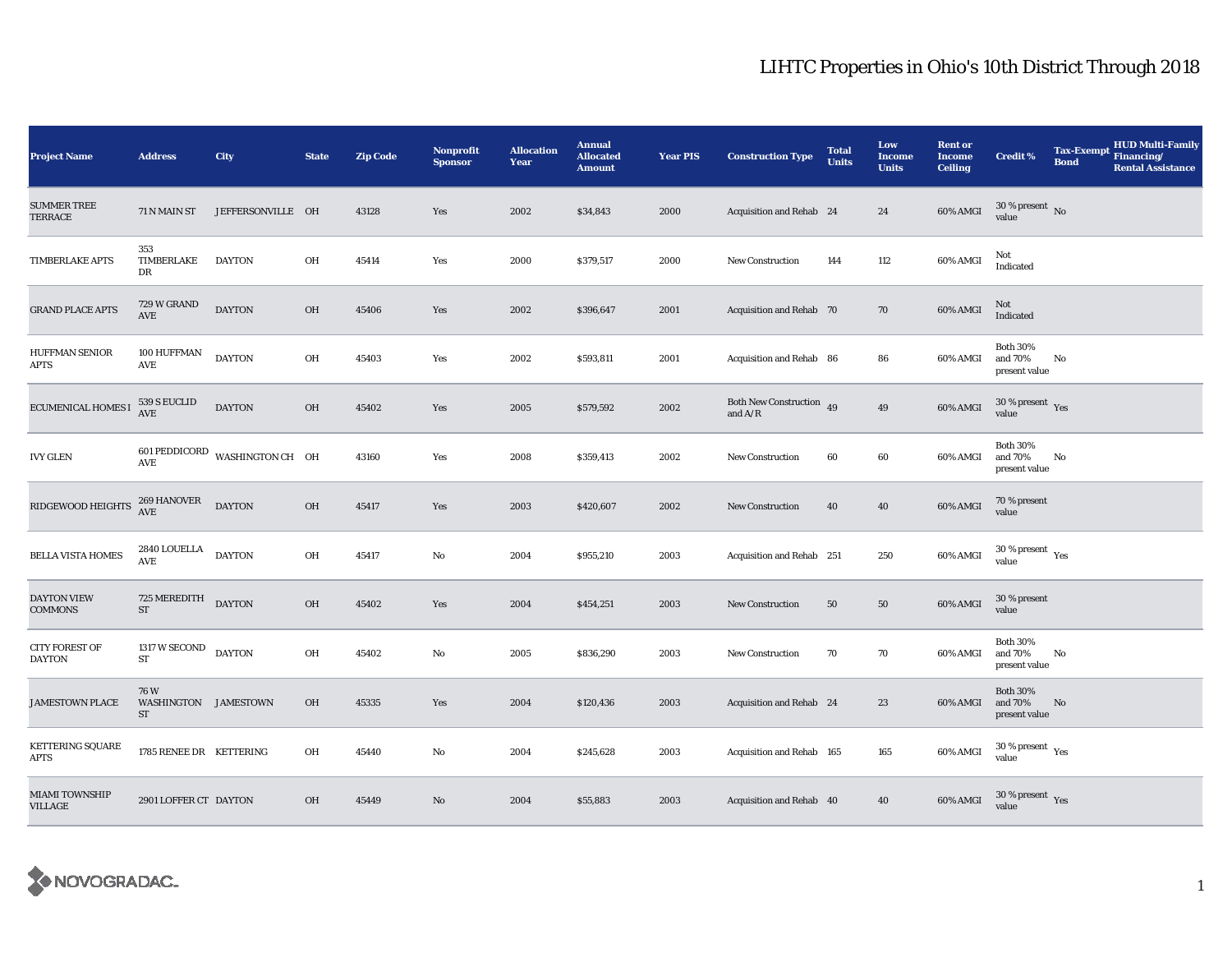| <b>Project Name</b>                       | <b>Address</b>                                                                       | City               | <b>State</b> | <b>Zip Code</b> | <b>Nonprofit</b><br><b>Sponsor</b> | <b>Allocation</b><br>Year | <b>Annual</b><br><b>Allocated</b><br><b>Amount</b> | <b>Year PIS</b> | <b>Construction Type</b>  | <b>Total</b><br><b>Units</b> | Low<br><b>Income</b><br><b>Units</b> | <b>Rent or</b><br><b>Income</b><br><b>Ceiling</b> | <b>Credit %</b>                                      | <b>Tax-Exempt</b><br><b>Bond</b> | <b>HUD Multi-Family</b><br>Financing/<br><b>Rental Assistance</b> |
|-------------------------------------------|--------------------------------------------------------------------------------------|--------------------|--------------|-----------------|------------------------------------|---------------------------|----------------------------------------------------|-----------------|---------------------------|------------------------------|--------------------------------------|---------------------------------------------------|------------------------------------------------------|----------------------------------|-------------------------------------------------------------------|
| MIAMISBURG CENTRAL 1019 ORCHARD<br>APT    | HILL DR                                                                              | <b>MIAMISBURG</b>  | OH           | 45342           | No                                 | 2004                      | \$71,030                                           | 2003            | Acquisition and Rehab 50  |                              | 50                                   | 60% AMGI                                          | $30$ % present $\,$ $\rm Yes$<br>value               |                                  |                                                                   |
| MOLER/VANBUREN<br>DEVELOPMENT             | 1969 OAKDALE<br>AVE                                                                  | <b>DAYTON</b>      | OH           | 45420           | No                                 | 2004                      | \$79,559                                           | 2003            | Acquisition and Rehab 50  |                              | 50                                   |                                                   | $30\,\%$ present $\,$ $\rm Yes$<br>value             |                                  |                                                                   |
| SENIOR VILLAGE AT<br><b>DAYTON VIEW</b>   | 427 MIDDLE ST DAYTON                                                                 |                    | OH           | 45402           | Yes                                | 2004                      | \$0                                                | 2003            | New Construction          | 30                           | 30                                   | 60% AMGI                                          | 70 % present<br>value                                |                                  |                                                                   |
| SHILO VILAS II                            | $2500$ ORCHARD $\quad$ TROTWOOD<br>DR                                                |                    | OH           | 45426           | Yes                                | 2003                      | \$0                                                | 2003            | <b>New Construction</b>   | 72                           | 50                                   | 60% AMGI                                          | 70 % present $\,$ No $\,$<br>value                   |                                  |                                                                   |
| VALLEY VIEW VILLAGE                       | $3680$ $\sf PINNACLE$ $\sf MORAINE$ $\sf RD$                                         |                    | OH           | 45439           | No                                 | 2004                      | \$65,657                                           | 2003            | Acquisition and Rehab 50  |                              | 50                                   |                                                   | 30 % present $\rm\thinspace\gamma_{\rm es}$<br>value |                                  |                                                                   |
| <b>VANDALIA APTS</b>                      | $\begin{tabular}{ll} \bf 10 E ALKALINE & VANDALIA \\ \bf SPRINGS RD & \end{tabular}$ |                    | OH           | 45377           | $\mathbf{N}\mathbf{o}$             | 2004                      | \$48,028                                           | 2003            | Acquisition and Rehab 35  |                              | $35\,$                               | 60% AMGI                                          | $30\,\%$ present $\,$ Yes value                      |                                  |                                                                   |
| VANDALIA ASSOC                            | 860 S DIXIE DR VANDALIA                                                              |                    | OH           | 45377           | No                                 | 2004                      | \$56,266                                           | 2003            | Acquisition and Rehab 76  |                              | 76                                   | 60% AMGI                                          | $30\,\%$ present $\,$ Yes value                      |                                  |                                                                   |
| DAYTON HOMES II                           | 946 VERONA RD DAYTON                                                                 |                    | OH           | 45417           | Yes                                | 2006                      | \$884,256                                          | 2004            | <b>New Construction</b>   | 60                           | 60                                   | 60% AMGI                                          | <b>Both 30%</b><br>and 70%<br>present value          | No                               |                                                                   |
| <b>LANDMARK VILLAGE</b><br><b>APTS</b>    | 264 LANDMARK $$\rm FAIRBORN$$<br>CT                                                  |                    | OH           | 45324           | Yes                                | 2006                      | \$890,936                                          | 2004            | Acquisition and Rehab 165 |                              | 165                                  | 60% AMGI                                          | <b>Both 30%</b><br>and 70%<br>present value          |                                  |                                                                   |
| PHEASANT RUN<br><b>SENIOR APTS</b>        | 2920 OLD TROY DAYTON<br><b>PIKE</b>                                                  |                    | OH           | 45404           | Yes                                | 2005                      | \$549,189                                          | 2004            | <b>New Construction</b>   | 75                           | 63                                   | 60% AMGI                                          | <b>Both 30%</b><br>and 70%<br>present value          | No                               |                                                                   |
| RIVERBIRCH GREENE                         | 947 RIVERBIRCH WASHINGTON<br>RD                                                      | <b>COURT HOUSE</b> | OH           | 43160           | Yes                                | 2005                      | \$389,836                                          | 2004            | <b>New Construction</b>   | 60                           | 51                                   | 60% AMGI                                          | <b>Both 30%</b><br>and 70%<br>present value          | No                               |                                                                   |
| <b>WRIGHT CYCLE</b><br><b>SENIOR APTS</b> | 2224 HIGH<br>WHEEL DR                                                                | <b>XENIA</b>       | OH           | 45385           | Yes                                | 2002                      | \$675,952                                          | 2004            | <b>New Construction</b>   | 92                           | 77                                   | 60% AMGI                                          | <b>Both 30%</b><br>and 70%<br>present value          | No                               |                                                                   |
| THE BILTMORE APTS                         | 210 N MAIN ST                                                                        | DAYTON             | OH           | 45402           | Yes                                | 2003                      | \$898,941                                          | 2005            | Acquisition and Rehab 230 |                              | 230                                  |                                                   | $70$ % present $\,$ No $\,$<br>value                 |                                  |                                                                   |

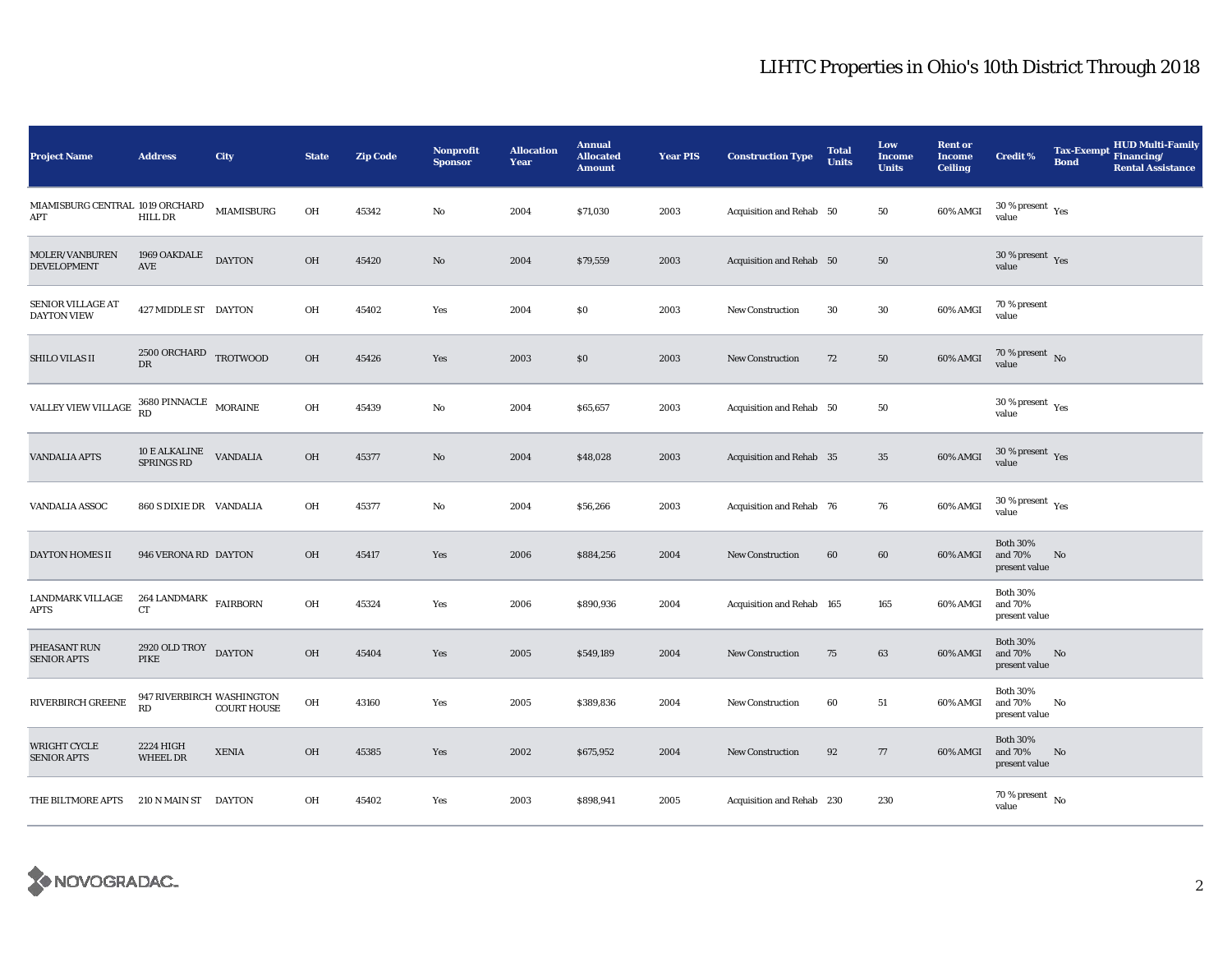| <b>Project Name</b>                              | <b>Address</b>                          | City                             | <b>State</b> | <b>Zip Code</b> | <b>Nonprofit</b><br><b>Sponsor</b> | <b>Allocation</b><br>Year | <b>Annual</b><br><b>Allocated</b><br><b>Amount</b> | <b>Year PIS</b> | <b>Construction Type</b>  | <b>Total</b><br><b>Units</b> | Low<br><b>Income</b><br><b>Units</b> | <b>Rent or</b><br><b>Income</b><br><b>Ceiling</b> | <b>Credit %</b>                             | <b>Tax-Exempt</b><br><b>Bond</b> | HUD Multi-Family<br>Financing/<br><b>Rental Assistance</b> |
|--------------------------------------------------|-----------------------------------------|----------------------------------|--------------|-----------------|------------------------------------|---------------------------|----------------------------------------------------|-----------------|---------------------------|------------------------------|--------------------------------------|---------------------------------------------------|---------------------------------------------|----------------------------------|------------------------------------------------------------|
| <b>JEFFERSON HOMES</b>                           | 137 JONQUIL ST DAYTON                   |                                  | OH           | 45417           | $\mathbf{N}\mathbf{o}$             | 2006                      | \$638,526                                          | 2005            | New Construction          | 40                           | 40                                   | 60% AMGI                                          | <b>Both 30%</b><br>and 70%<br>present value | No                               |                                                            |
| STRATFORD PLACE                                  | 4800 DUGGER<br>RD                       | <b>DAYTON</b>                    | OH           | 45417           | Yes                                | 2006                      | \$368,747                                          | 2005            | Acquisition and Rehab 100 |                              | 100                                  | 60% AMGI                                          | <b>Both 30%</b><br>and 70%<br>present value |                                  |                                                            |
| <b>ZACHARY'S CROSSING</b>                        |                                         | 698 LINDEN AVE WASHINGTON CH OH  |              | 43160           | Yes                                | 2006                      | \$372,617                                          | 2005            | <b>New Construction</b>   | 40                           | 40                                   | 60% AMGI                                          | <b>Both 30%</b><br>and 70%<br>present value |                                  |                                                            |
| ALBRIGHT APTS                                    | $4936$ BIDDISON $\quad$ TROTWOOD<br>AVE |                                  | OH           | 45426           |                                    | 2007                      | \$0                                                | 2006            | Acquisition and Rehab 112 |                              | 112                                  | 60% AMGI                                          | 30 % present<br>value                       |                                  |                                                            |
| <b>ASBURY APTS</b>                               | 215 MCDANIEL<br>$\operatorname{ST}$     | <b>DAYTON</b>                    | OH           | 45405           |                                    | 2007                      | \$0                                                | 2006            | Acquisition and Rehab 119 |                              | 119                                  | 60% AMGI                                          | 30 % present<br>value                       |                                  |                                                            |
| CAMBRIDGE<br><b>COMMONS (WEST</b><br>CARROLLTON) | 1833 GAWAIN<br><b>CIR</b>               | WEST<br>CARROLLTON               | OH           | 45449           |                                    | 2007                      | \$0                                                | 2006            | Acquisition and Rehab 192 |                              | 171                                  | 60% AMGI                                          | 30 % present<br>value                       |                                  |                                                            |
| <b>HERITAGE GREENE</b>                           | 1001 LEWIS ST                           | WASHINGTON CH OH                 |              | 43160           | Yes                                | 2007                      | \$380,139                                          | 2006            | <b>New Construction</b>   | 50                           | 50                                   | 60% AMGI                                          | <b>Both 30%</b><br>and 70%<br>present value |                                  |                                                            |
| NEW DAYTON HOMES I LAURENCE                      | <b>929 S PAUL</b><br><b>DUNBAR ST</b>   | <b>DAYTON</b>                    | OH           | 45417           | No                                 | 2007                      | \$628,661                                          | 2006            | <b>New Construction</b>   | 40                           | 40                                   | 60% AMGI                                          | <b>Both 30%</b><br>and 70%<br>present value | No                               |                                                            |
| <b>NORTHCREST</b><br><b>GARDENS APTS</b>         | 5027<br>NORTHCREST DAYTON<br>DR         |                                  | OH           | 45414           |                                    | 2007                      | \$0                                                | 2006            | Acquisition and Rehab 182 |                              | 182                                  | 60% AMGI                                          | 30 % present<br>value                       |                                  |                                                            |
| PINEWOOD GARDENS<br>APTS                         | 50 PINEWOOD<br>$\rm CIR$                | TROTWOOD                         | OH           | 45426           |                                    | 2007                      | \$0                                                | 2006            | Acquisition and Rehab 80  |                              | 80                                   | 60% AMGI                                          | 30 % present<br>value                       |                                  |                                                            |
| SUMMIT SQUARE APTS                               | $649$ SUMMIT SQ $\,$ DAYTON DR          |                                  | OH           | 45417           | $\rm No$                           | 2007                      | \$266,549                                          | 2006            | Acquisition and Rehab 154 |                              | 154                                  | 60% AMGI                                          | $30$ % present $\,$ $\rm Yes$<br>value      |                                  |                                                            |
| <b>SUNLIGHT HOMES</b>                            | 802<br><b>STRAWBERRY</b><br><b>ROW</b>  | <b>DAYTON</b>                    | OH           | 45417           | Yes                                | 2007                      | \$0                                                | 2006            | <b>New Construction</b>   | 36                           | 33                                   | 60% AMGI                                          | <b>Both 30%</b><br>and 70%<br>present value |                                  |                                                            |
| <b>WASHINGTON COURT</b><br><b>HOUSE APTS</b>     | CT                                      | 826-832 CONLEY WASHINGTON C H OH |              | 43160           |                                    | 2007                      | \$0                                                | 2006            | Not Indicated             | 60                           | 60                                   | 60% AMGI                                          | 30 % present<br>value                       |                                  |                                                            |

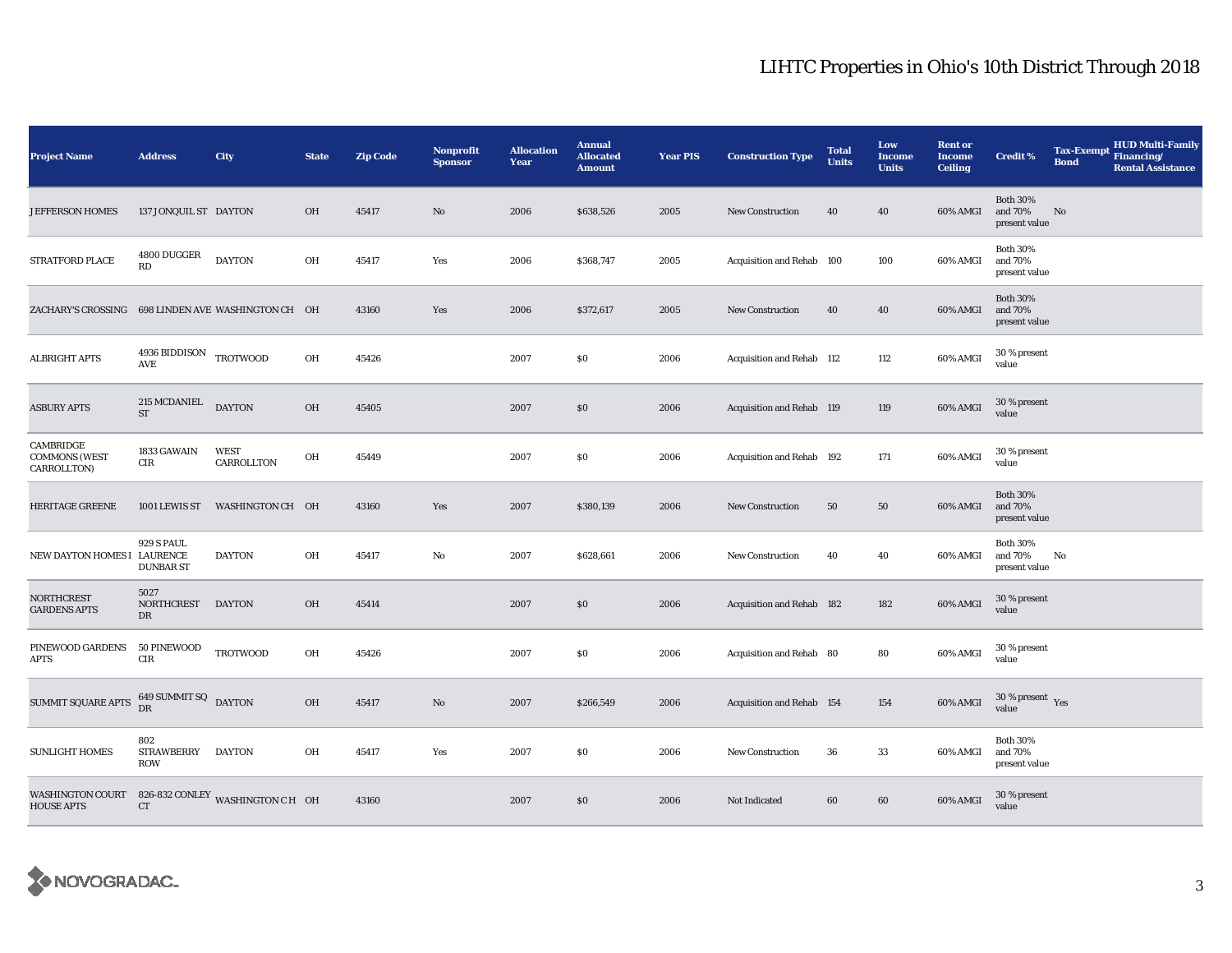| <b>Project Name</b>                                        | <b>Address</b>                     | City                           | <b>State</b> | <b>Zip Code</b> | Nonprofit<br><b>Sponsor</b> | <b>Allocation</b><br>Year | <b>Annual</b><br><b>Allocated</b><br><b>Amount</b> | <b>Year PIS</b> | <b>Construction Type</b>              | <b>Total</b><br><b>Units</b> | Low<br><b>Income</b><br><b>Units</b> | <b>Rent or</b><br><b>Income</b><br><b>Ceiling</b> | <b>Credit %</b>                             | <b>Tax-Exempt</b><br><b>Bond</b> | <b>HUD Multi-Family</b><br>Financing/<br><b>Rental Assistance</b> |
|------------------------------------------------------------|------------------------------------|--------------------------------|--------------|-----------------|-----------------------------|---------------------------|----------------------------------------------------|-----------------|---------------------------------------|------------------------------|--------------------------------------|---------------------------------------------------|---------------------------------------------|----------------------------------|-------------------------------------------------------------------|
| WASHINGTON SQUARE $2475$ S DIXIE DR DAYTON<br><b>HOMES</b> |                                    |                                | OH           | 45409           | Yes                         | 2008                      | \$602,061                                          | 2006            | <b>New Construction</b>               | 45                           | 39                                   | 60% AMGI                                          | <b>Both 30%</b><br>and 70%<br>present value | No                               |                                                                   |
| CANTERBURY COURT 450 N ELM ST                              |                                    | <b>WEST</b><br>CARROLLTON      | $OH$         | 45449           |                             | 2008                      | \$0                                                | 2007            | Acquisition and Rehab 150             |                              | 144                                  |                                                   | 30 % present<br>value                       |                                  |                                                                   |
| LINDEN GREENE-<br><b>BEAUMONT PLACE</b>                    | 3 HUNTERS<br>POINTE DR             | <b>JAMESTOWN</b>               | OH           | 45335           | Yes                         | 2008                      | \$499,999                                          | 2007            | <b>New Construction</b>               | 50                           | 50                                   | 60% AMGI                                          | <b>Both 30%</b><br>and 70%<br>present value | No                               |                                                                   |
| <b>LOFTS AT HOOVER</b>                                     | 5348 JOSHUA<br>TRAIL               | <b>DAYTON</b>                  | OH           | 45417           | Yes                         | 2008                      | \$0                                                | 2007            | <b>New Construction</b>               | 40                           | 40                                   | 60% AMGI                                          | <b>Both 30%</b><br>and 70%<br>present value | No                               |                                                                   |
| <b>OHIO AVENUE</b>                                         | 4100 W THIRD<br>ST                 | <b>DAYTON</b>                  | OH           | 45428           | Yes                         | 2008                      | \$0                                                | 2007            | Acquisition and Rehab 27              |                              | 27                                   | 60% AMGI                                          | <b>Both 30%</b><br>and 70%<br>present value |                                  |                                                                   |
| SHILO APTS III                                             | 2500 ORCHARD DAYTON<br>DR          |                                | OH           | 45426           |                             | 2008                      | \$0                                                | 2007            | New Construction                      | 72                           | 72                                   | 60% AMGI                                          | <b>Both 30%</b><br>and 70%<br>present value |                                  |                                                                   |
| WHITNEY YOUNG<br><b>ESTATES</b>                            | 4734<br>GERMANTOWN DAYTON<br>PIKE  |                                | OH           | 45417           |                             | 2008                      | \$0                                                | 2007            | Acquisition and Rehab 100             |                              | 100                                  | 60% AMGI                                          | 30 % present<br>value                       |                                  |                                                                   |
| <b>TWIN TOWERS PLACE</b>                                   | 250 ALLEN ST                       | <b>DAYTON</b>                  | OH           | 45410           |                             | 2010                      | \$79,584                                           | 2008            | Acquisition and Rehab 90              |                              | 90                                   | 60% AMGI                                          | <b>Both 30%</b><br>and 70%<br>present value |                                  |                                                                   |
| <b>GRACE MEADOWS</b>                                       | 507<br>APT H                       | WOODSVIEW SQ JEFFERSONVILLE OH |              | 43128           | Yes                         | 2009                      | \$32,420                                           | 2008            | Acquisition and Rehab 40              |                              | 40                                   | 60% AMGI                                          | <b>Both 30%</b><br>and 70%<br>present value |                                  |                                                                   |
| OPPORTUNITY HOUSE PATTERSON                                | 605 S<br><b>BLVD</b>               | <b>DAYTON</b>                  | OH           | 45402           | Yes                         | 2009                      | \$0                                                | 2008            | Both New Construction 20<br>and $A/R$ |                              | 20                                   | 60% AMGI                                          | Not<br>Indicated                            |                                  |                                                                   |
| STONEY RIDGE<br><b>ESTATES</b>                             | 3839<br>HEATHERSTON DAYTON<br>E DR |                                | OH           | 45417           |                             | 2009                      | \$55,196                                           | 2008            | <b>New Construction</b>               | 31                           | 31                                   | 60% AMGI                                          | <b>Both 30%</b><br>and 70%<br>present value |                                  |                                                                   |
| THE RISING AT<br><b>PHOENIX</b>                            | 2051<br>RAVENWOOD<br>AVE           | <b>DAYTON</b>                  | OH           | 45406           | Yes                         | 2011                      | \$0                                                | 2009            | New Construction                      | 33                           | 33                                   | 60% AMGI                                          | <b>Both 30%</b><br>and 70%<br>present value |                                  |                                                                   |
| <b>ALMOND VILLAGE</b><br>APTS                              | 109 ALMOND<br>AVE                  | <b>DAYTON</b>                  | OH           | 45417           | No                          | 2011                      | \$0\$                                              | 2010            | Acquisition and Rehab 60              |                              | 60                                   | 60% AMGI                                          | <b>Both 30%</b><br>and 70%<br>present value |                                  |                                                                   |

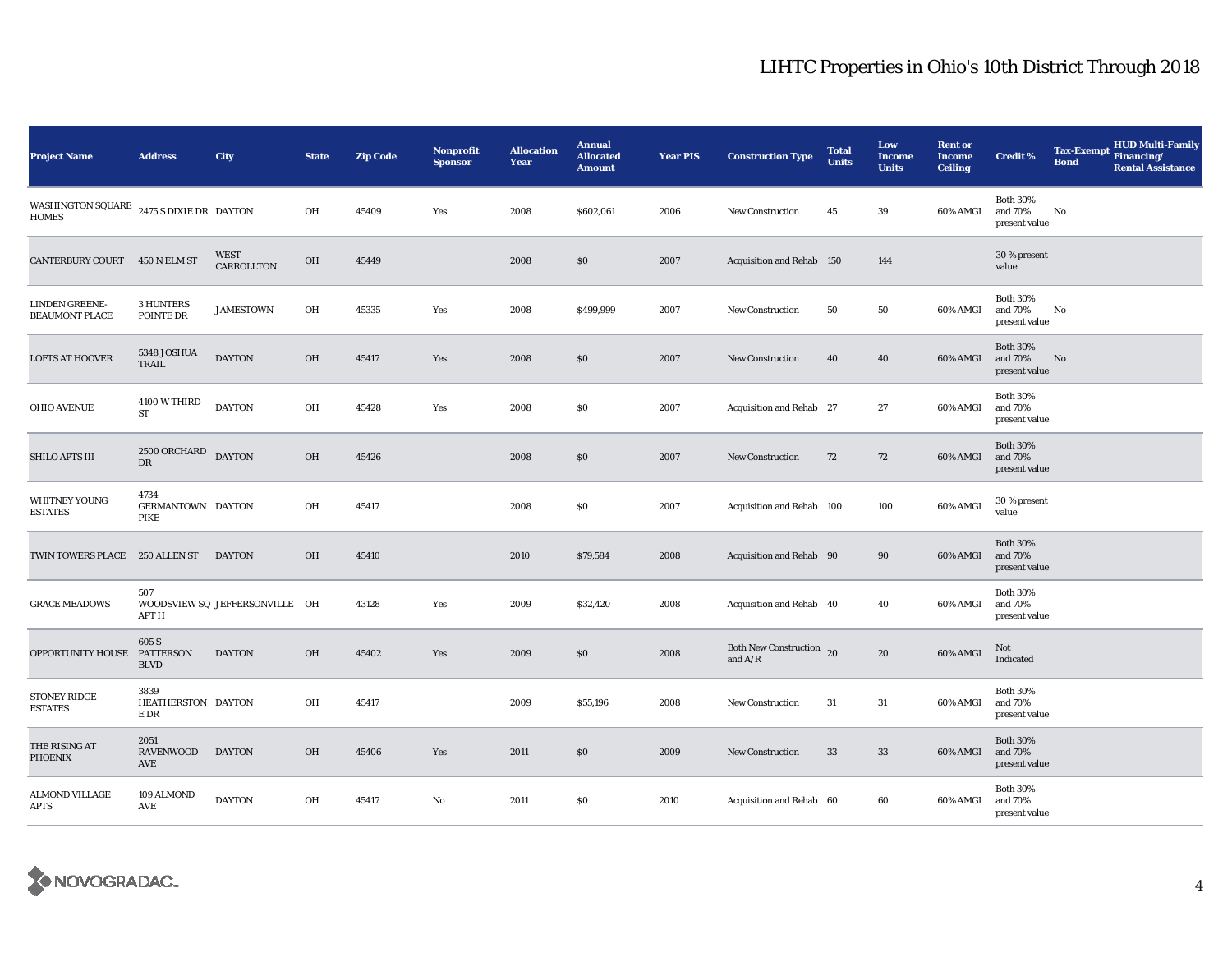| <b>Project Name</b>                            | <b>Address</b>                        | City          | <b>State</b> | <b>Zip Code</b> | Nonprofit<br><b>Sponsor</b> | <b>Allocation</b><br><b>Year</b> | <b>Annual</b><br><b>Allocated</b><br><b>Amount</b> | <b>Year PIS</b> | <b>Construction Type</b>       | <b>Total</b><br><b>Units</b> | Low<br><b>Income</b><br><b>Units</b> | <b>Rent or</b><br><b>Income</b><br><b>Ceiling</b> | <b>Credit %</b>                             | <b>Tax-Exempt</b><br><b>Bond</b> | HUD Multi-Family<br>Financing/<br><b>Rental Assistance</b> |
|------------------------------------------------|---------------------------------------|---------------|--------------|-----------------|-----------------------------|----------------------------------|----------------------------------------------------|-----------------|--------------------------------|------------------------------|--------------------------------------|---------------------------------------------------|---------------------------------------------|----------------------------------|------------------------------------------------------------|
| <b>EAST END TWIN</b><br><b>TOWERS CROSSING</b> | 907 STEELE AVE DAYTON                 |               | OH           | 45410           | Yes                         | 2011                             | $\$0$                                              | 2010            | New Construction               | 40                           | 40                                   | 60% AMGI                                          | <b>Both 30%</b><br>and 70%<br>present value |                                  |                                                            |
| <b>LYONS PLACE</b>                             | 1300 GENESIS<br>WAY                   | <b>DAYTON</b> | OH           | 45417           |                             | 2011                             | \$0                                                | 2010            | <b>New Construction</b>        | 67                           | 67                                   |                                                   | 30 % present<br>value                       |                                  |                                                            |
| <b>WINGATE AT BELLE</b><br><b>MEADOWS</b>      | 414 OUTER<br><b>BELLE RD</b>          | TROTWOOD      | OH           | 45426           | No                          | 2011                             | \$283,997                                          | 2010            | Acquisition and Rehab 240      |                              | 240                                  | 60% AMGI                                          | $30\,\%$ present $\,$ Yes value             |                                  |                                                            |
| LORENZ                                         | 31 LORENZ AVE DAYTON                  |               | OH           | 45417           | $\mathbf{No}$               | 1990                             | \$0                                                | 1990            | <b>Acquisition and Rehab</b> 5 |                              | $\sqrt{5}$                           |                                                   | 70 % present $\hbox{~No}$<br>value          |                                  |                                                            |
| <b>RUGBY</b>                                   | 2340 RUGBY RD DAYTON                  |               | <b>OH</b>    | 45406           | No                          | 1990                             | \$0                                                | 1990            | Acquisition and Rehab 17       |                              | 10                                   |                                                   | <b>Both 30%</b><br>and 70%<br>present value | $\mathbf{N}\mathbf{o}$           |                                                            |
| <b>WILHELM RENTALS</b>                         | 311 WALLACE DR FAIRBORN               |               | OH           | 45324           | No                          | 1989                             | $\$0$                                              | 1990            | Acquisition and Rehab 2        |                              | $\boldsymbol{2}$                     |                                                   | 70 % present $\,$ No $\,$<br>value          |                                  |                                                            |
| <b>CARMIN</b>                                  | 6144 CARMIN<br>AVE                    | <b>DAYTON</b> | OH           | 45417           | Yes                         | 1990                             | \$0                                                | 1991            | Acquisition and Rehab 1        |                              | 1                                    |                                                   | <b>Both 30%</b><br>and 70%<br>present value | No                               |                                                            |
| <b>CR PROPERTIES</b>                           | 814 CORNELL<br>DR                     | <b>DAYTON</b> | OH           | 45406           | No                          | 1991                             | \$0                                                | 1991            | Acquisition and Rehab 2        |                              | $\boldsymbol{2}$                     |                                                   | $70$ % present $\,$ No $\,$<br>value        |                                  |                                                            |
| <b>GATEWAY VILLAGE</b>                         | <b>1208 UNION</b><br><b>BLVD</b>      | ENGLEWOOD     | OH           | 45322           | No                          | 1990                             | \$0                                                | 1991            | New Construction               | 26                           | 26                                   |                                                   | 70 % present $\hbox{~No}$<br>value          |                                  |                                                            |
| HOMESTART II                                   | 1300<br>$\mbox{GRAYSTONE\,DR}$ DAYTON |               | OH           | 45417           | Yes                         | 1990                             | $\$0$                                              | 1991            | Acquisition and Rehab 16       |                              | 16                                   |                                                   | <b>Both 30%</b><br>and 70%<br>present value | No                               |                                                            |
| HOMESTART III                                  | 4890<br>GARDENDALE DAYTON<br>AVE      |               | <b>OH</b>    | 45417           | Yes                         | 1991                             | $\$0$                                              | 1991            | Acquisition and Rehab 10       |                              | 10                                   |                                                   | <b>Both 30%</b><br>and 70%<br>present value | No                               |                                                            |
| <b>WISE MANOR</b>                              | 1362 COLORADO $\,$ XENIA<br>DR        |               | OH           | 45385           | Yes                         | 1990                             | \$0                                                | 1991            | <b>New Construction</b>        | 18                           | 18                                   |                                                   | $70$ % present $\,$ No $\,$<br>value        |                                  |                                                            |
| <b>BURNDALE GARDENS</b>                        | <b>4106 KINGS</b><br><b>HWY</b>       | <b>DAYTON</b> | OH           | 45406           | No                          | 1990                             | \$1,112,085                                        | 1992            | Acquisition and Rehab 298      |                              | 298                                  |                                                   | 70 % present $\overline{N}$<br>value        |                                  |                                                            |

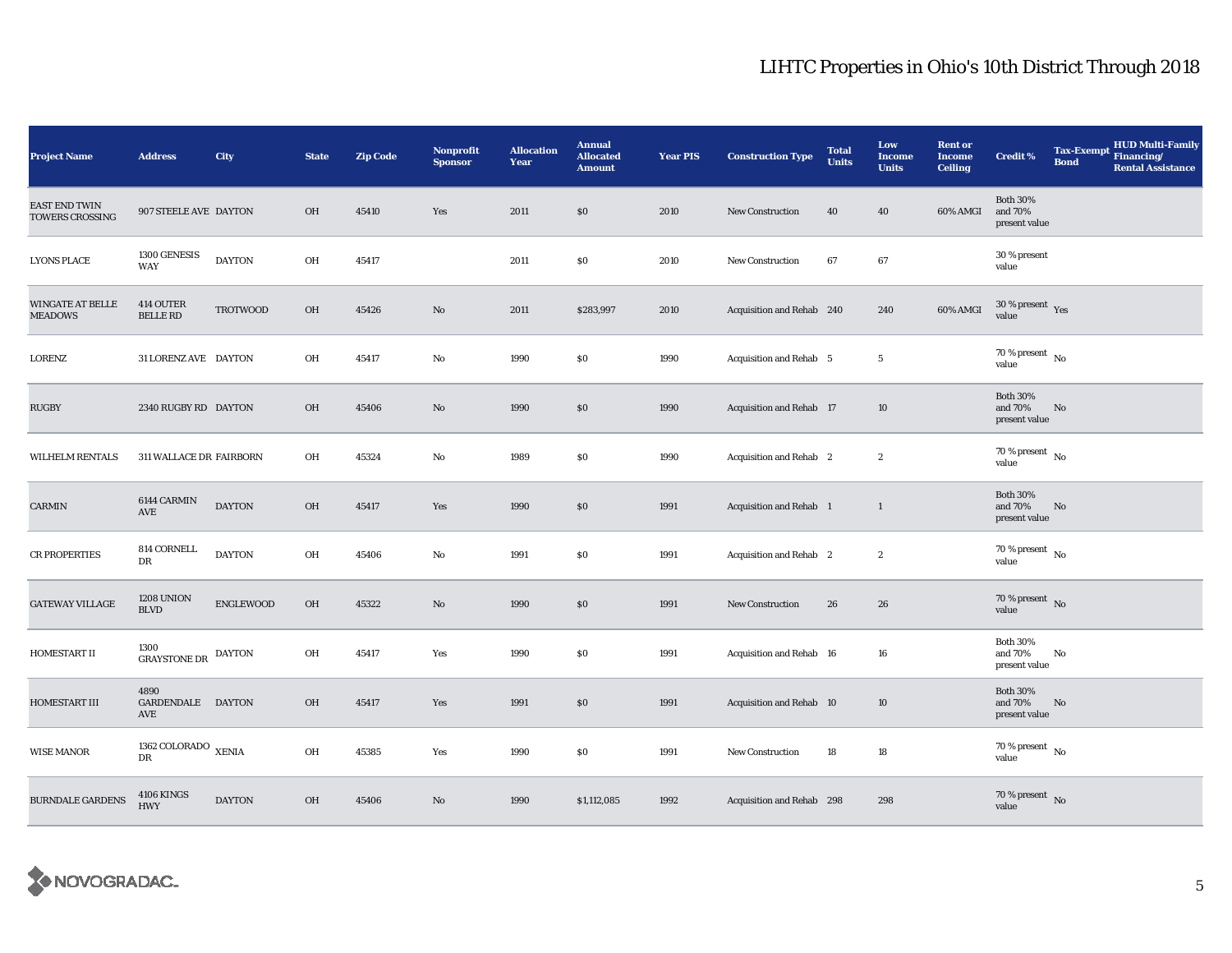| <b>Project Name</b>                                       | <b>Address</b>                                                 | City                        | <b>State</b> | <b>Zip Code</b> | <b>Nonprofit</b><br><b>Sponsor</b> | <b>Allocation</b><br>Year | <b>Annual</b><br><b>Allocated</b><br><b>Amount</b> | <b>Year PIS</b> | <b>Construction Type</b> | <b>Total</b><br><b>Units</b> | Low<br><b>Income</b><br><b>Units</b> | <b>Rent or</b><br><b>Income</b><br><b>Ceiling</b> | <b>Credit %</b>                             | <b>Bond</b> | <b>HUD Multi-Family</b><br>Tax-Exempt Financing/<br><b>Rental Assistance</b> |
|-----------------------------------------------------------|----------------------------------------------------------------|-----------------------------|--------------|-----------------|------------------------------------|---------------------------|----------------------------------------------------|-----------------|--------------------------|------------------------------|--------------------------------------|---------------------------------------------------|---------------------------------------------|-------------|------------------------------------------------------------------------------|
| <b>CHADWICK STATION</b>                                   | $2039 \mbox{ EMERSON}$ DAYTON<br>$\operatorname{\mathsf{AVE}}$ |                             | OH           | 45406           | $\rm No$                           | 1991                      | \$0                                                | 1992            | Acquisition and Rehab 8  |                              | 8                                    |                                                   | $70\,\%$ present $\,$ No value              |             |                                                                              |
| WINDCLIFF VILLAGE                                         |                                                                | 1142 E MARKET GERMANTOWN ST | OH           | 45327           | Yes                                | 1991                      | $\$0$                                              | 1992            | <b>New Construction</b>  | 35                           | 35                                   |                                                   | $70$ % present $\,$ No $\,$<br>value        |             |                                                                              |
| 55-57 LORENZ AVENUE 55 LORENZ AVE DAYTON                  |                                                                |                             | OH           | 45417           | $\mathbf{No}$                      | 1993                      | $\$0$                                              | 1993            | Acquisition and Rehab 2  |                              | $\boldsymbol{2}$                     |                                                   | Not<br>Indicated                            |             |                                                                              |
| <b>GLENVIEW APTS</b>                                      | 2100 JENNI LN                                                  | WASHINGTON<br>COURT HOUSE   | $_{\rm OH}$  | 43160           | Yes                                | 1992                      | \$0                                                | 1993            | <b>New Construction</b>  | 56                           | 56                                   |                                                   | $70$ % present $${\rm No}$$ value           |             |                                                                              |
| <b>HOMESTART V</b>                                        | 1355 AZALEA DR DAYTON                                          |                             | OH           | 45417           | Yes                                | 1992                      | \$56,064                                           | 1993            | Acquisition and Rehab 20 |                              | 20                                   |                                                   | $30\,\%$ present $\,$ No value              |             |                                                                              |
| SUGARCREEK VILLAGE 4600 BAYBERRY BELLBROOK<br><b>APTS</b> | ${\rm CV}$                                                     |                             | OH           | 45305           | $\mathbf{No}$                      | 1992                      | \$762,504                                          | 1994            | Not Indicated            | 180                          | 180                                  |                                                   | Not<br>Indicated                            |             |                                                                              |
| <b>CAMBRIDGE ARMS</b><br>APTS                             | 3 CAMBRIDGE<br>AVE                                             | <b>DAYTON</b>               | OH           | 45406           | $\mathbf{No}$                      | 1993                      | $\$0$                                              | 1995            | Acquisition and Rehab 4  |                              | $\overline{4}$                       |                                                   | <b>Both 30%</b><br>and 70%<br>present value | No          |                                                                              |
| <b>CEDAR TRAIL APTS</b>                                   | 1870 SURREY<br>TRAIL                                           | <b>BELLBROOK</b>            | OH           | 45305           | No                                 | 1994                      | \$460,077                                          | 1995            | New Construction         | 132                          | 132                                  |                                                   | <b>Both 30%</b><br>and 70%<br>present value | No          |                                                                              |
| DAYTON YWCA                                               | 141 W THIRD ST DAYTON                                          |                             | OH           | 45402           | Yes                                | 1993                      | \$301,800                                          | 1995            | Acquisition and Rehab 96 |                              | 96                                   |                                                   | <b>Both 30%</b><br>and 70%<br>present value | No          |                                                                              |
| <b>EASTWAY APTS</b>                                       | 3435 MARSHALL $$\tt KETTERING$$<br>RD                          |                             | OH           | 45429           | Yes                                | 1993                      | \$72,520                                           | 1995            | New Construction         | 15                           | 15                                   |                                                   | $70\%$ present No<br>value                  |             |                                                                              |
| PEPPERTREE VILLAS<br>PHASE II                             | 1450 SPICETREE $$\tt FAIRBORN$$<br>$\rm CIR$                   |                             | OH           | 45324           | No                                 | 1994                      | \$423,139                                          | 1995            | <b>New Construction</b>  | 85                           | 85                                   |                                                   | $70$ % present $\,$ No $\,$<br>value        |             |                                                                              |
| SPRING HILL<br><b>TOWNHOMES</b>                           | 2851 SPRING<br><b>FALLS DR</b>                                 | <b>DAYTON</b>               | OH           | 45449           | No                                 | 1993                      | \$204,000                                          | 1995            | New Construction         | 80                           | 80                                   |                                                   | 70 % present $\,$ No $\,$<br>value          |             |                                                                              |
| SPRINGBORO GREEN                                          | 2941 TAOS DR                                                   | MIAMISBURG                  | OH           | 45342           | Yes                                | 1993                      | \$676,018                                          | 1995            | <b>New Construction</b>  | 132                          | 132                                  |                                                   | <b>Both 30%</b><br>and 70%<br>present value | No          |                                                                              |

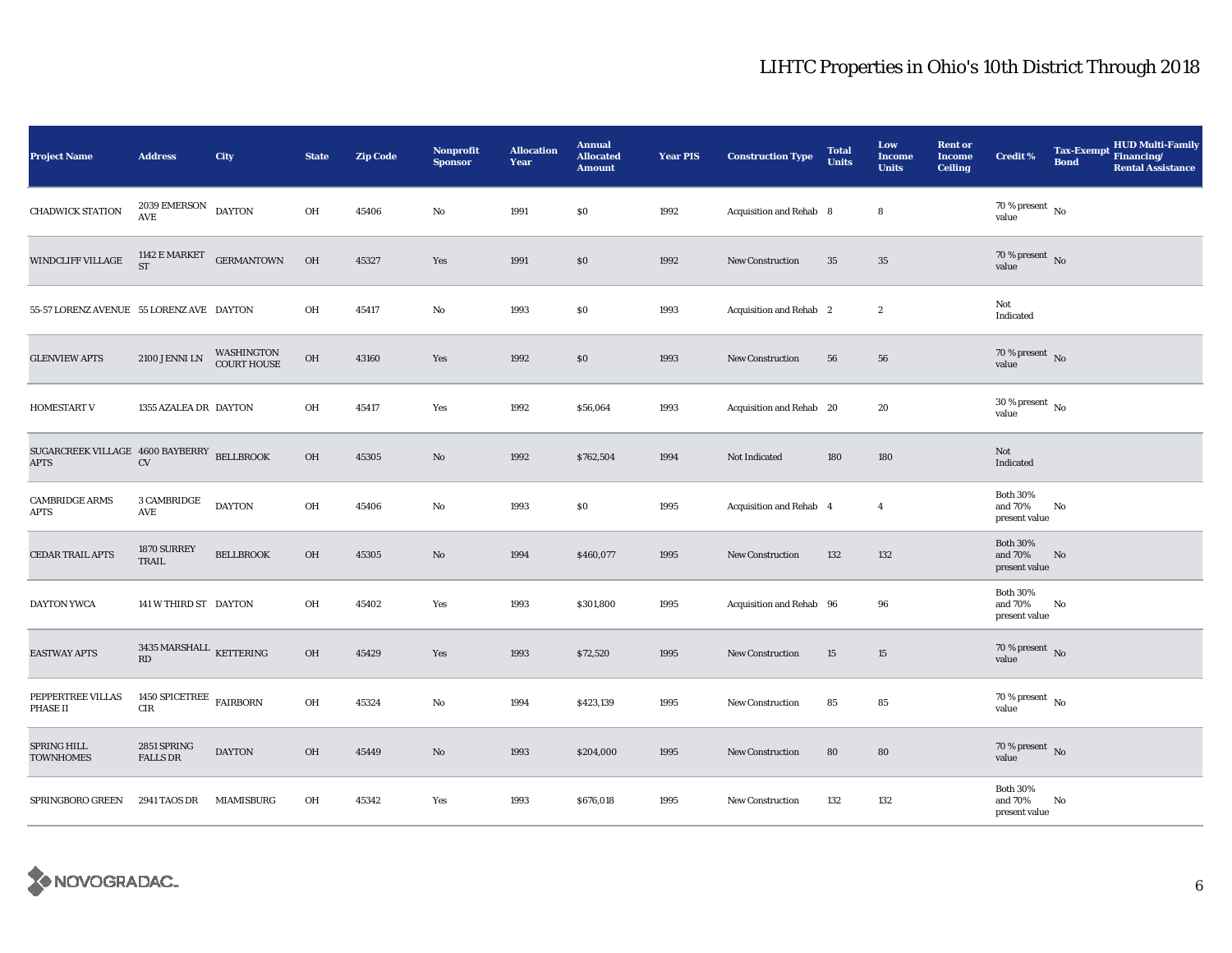| <b>Project Name</b>                                                | <b>Address</b>                                    | City               | <b>State</b> | <b>Zip Code</b> | <b>Nonprofit</b><br><b>Sponsor</b> | <b>Allocation</b><br>Year | <b>Annual</b><br><b>Allocated</b><br><b>Amount</b> | <b>Year PIS</b> | <b>Construction Type</b>  | <b>Total</b><br><b>Units</b> | Low<br><b>Income</b><br><b>Units</b> | <b>Rent or</b><br><b>Income</b><br><b>Ceiling</b> | <b>Credit %</b>                             | <b>Tax-Exempt</b><br><b>Bond</b> | <b>HUD Multi-Family</b><br>Financing/<br><b>Rental Assistance</b> |
|--------------------------------------------------------------------|---------------------------------------------------|--------------------|--------------|-----------------|------------------------------------|---------------------------|----------------------------------------------------|-----------------|---------------------------|------------------------------|--------------------------------------|---------------------------------------------------|---------------------------------------------|----------------------------------|-------------------------------------------------------------------|
| WASHINGTON SQUARE 59 S GARFIELD<br>(DAYTON)                        | ST                                                | <b>DAYTON</b>      | <b>OH</b>    | 45403           | No                                 | 1994                      | \$208,356                                          | 1995            | <b>New Construction</b>   | 93                           | 93                                   |                                                   | $70$ % present $\,$ No value                |                                  |                                                                   |
| <b>WESTERN MANOR</b><br><b>APTS</b>                                | $1820$ N JAMES H $\,$ DAYTON MCGEE BLVD           |                    | OH           | 45417           | $\mathbf{No}$                      | 1994                      | \$303,337                                          | 1995            | Acquisition and Rehab 124 |                              | 124                                  |                                                   | <b>Both 30%</b><br>and 70%<br>present value | No                               |                                                                   |
| <b>CLUB AT SPRING</b><br><b>VALLEY</b>                             | 9453<br>EASTBROOK DR MIAMISBURG                   |                    | <b>OH</b>    | 45342           |                                    | 1998                      | \$0                                                | 1996            | Not Indicated             | $\mathbf 0$                  | $\bf{0}$                             |                                                   | Not<br>Indicated                            |                                  |                                                                   |
| CLUB AT SPRING VALLE' ${}^{3091}_{\bf SAGEBROOK \, DR}$ MIAMISBURG |                                                   |                    | OH           | 45342           | $\rm No$                           | 1998                      | \$704,928                                          | 1996            | New Construction          | 336                          | 230                                  |                                                   | $30$ % present $\,$ $\rm Yes$<br>value      |                                  |                                                                   |
| COBBLEGATE SQUARE A $_{\rm CIR}^{2686\rm\,COBBLE}$                 |                                                   | <b>MORAINE</b>     | OH           | 45439           | Yes                                | 1995                      | \$454,063                                          | 1996            | New Construction          | 131                          | 131                                  |                                                   | $70$ % present $$\rm \, No$$ value          |                                  |                                                                   |
| PEPPERTREE VILLAS PH CIR FAIRBORN                                  |                                                   |                    | OH           | 45324           | $\mathbf {No}$                     | 1993                      | \$305,346                                          | 1996            | New Construction          | 162                          | 162                                  |                                                   | 70 % present $\hbox{~No}$<br>value          |                                  |                                                                   |
| FAIRBORN SENIOR APTS $^{221}$ N CENTRAL FAIRBORN                   |                                                   |                    | OH           | 45324           | $\mathbf{N}\mathbf{o}$             | 1998                      | \$136,311                                          | 1997            | Acquisition and Rehab 83  |                              | 83                                   |                                                   | $30\,\%$ present $\,$ Yes value             |                                  |                                                                   |
| LYONS GATE APT HOME 8310 LYONS<br>GATE WAY                         |                                                   | MIAMISBURG         | OH           | 45342           | $\rm No$                           | 1999                      | \$361,170                                          | 1997            | <b>New Construction</b>   | 176                          | 176                                  |                                                   | $30\,\%$ present $\,$ Yes value             |                                  |                                                                   |
| MERCY SIENA VILLAGE 6045 N MAIN ST DAYTON                          |                                                   |                    | <b>OH</b>    | 45415           | Yes                                | 1998                      | \$465,814                                          | 1997            | New Construction          | 108                          | 108                                  | 60% AMGI                                          | $70$ % present $\,$ No value                |                                  |                                                                   |
| <b>ST LEONARD CENTER</b>                                           | 8400 ST<br><b>FRANCIS DR</b>                      | <b>CENTERVILLE</b> | OH           | 45458           | Yes                                | 1998                      | \$422,037                                          | 1997            | New Construction          | 100                          | 100                                  | 60% AMGI                                          | $70$ % present $\,$ No $\,$<br>value        |                                  |                                                                   |
| <b>TIMBER RIDGE APTS</b>                                           | 2160<br>HARSHMAN RD                               | <b>DAYTON</b>      | OH           | 45424           | Yes                                | 1995                      | \$244,796                                          | 1997            | New Construction          | 72                           | 72                                   |                                                   | 70 % present $\hbox{~No}$<br>value          |                                  |                                                                   |
| <b>FIELDSTONE APTS</b>                                             | 141 FIELDSTONE TROTWOOD<br>$\mathbf{D}\mathbf{R}$ |                    | OH           | 45426           | Yes                                | 1998                      | \$562,148                                          | 1998            | <b>New Construction</b>   | 144                          | 144                                  | 60% AMGI                                          | $70$ % present $\,$ No value                |                                  |                                                                   |
| RIVERSIDE COMMONS                                                  | $^{2581}_{\rm TIDEWATER\ DR}$ DAYTON              |                    | OH           | 45424           | Yes                                | 1999                      | \$330,258                                          | 1998            | <b>New Construction</b>   | 80                           | 80                                   | 50% AMGI                                          | $70\,\%$ present $\,$ No value              |                                  |                                                                   |

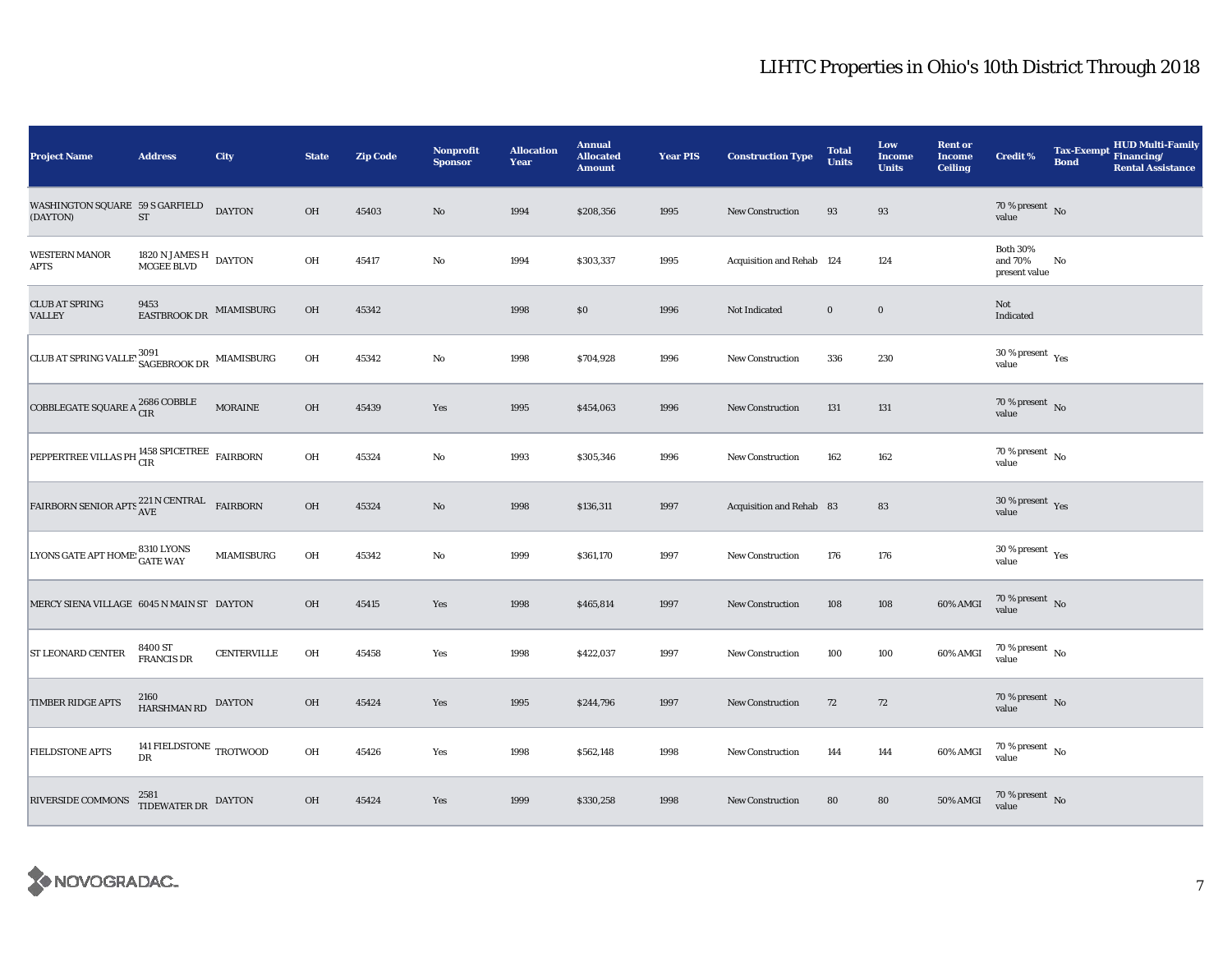| <b>Project Name</b>                           | <b>Address</b>                    | City              | <b>State</b> | <b>Zip Code</b> | <b>Nonprofit</b><br><b>Sponsor</b> | <b>Allocation</b><br>Year | <b>Annual</b><br><b>Allocated</b><br><b>Amount</b> | <b>Year PIS</b>      | <b>Construction Type</b>  | <b>Total</b><br><b>Units</b> | Low<br><b>Income</b><br><b>Units</b> | <b>Rent or</b><br><b>Income</b><br><b>Ceiling</b> | <b>Credit %</b>                              | <b>Tax-Exempt</b><br><b>Bond</b> | HUD Multi-Family<br>Financing/<br><b>Rental Assistance</b> |
|-----------------------------------------------|-----------------------------------|-------------------|--------------|-----------------|------------------------------------|---------------------------|----------------------------------------------------|----------------------|---------------------------|------------------------------|--------------------------------------|---------------------------------------------------|----------------------------------------------|----------------------------------|------------------------------------------------------------|
| COUNTRY WOODS APTS 3771 CORNELL               |                                   | <b>DAYTON</b>     | OH           | 45406           | $\rm No$                           | 1998                      | \$0                                                | 1999                 | Acquisition and Rehab 350 |                              | 350                                  |                                                   | Not<br>Indicated                             |                                  |                                                            |
| HOOVER PLACE APARTN 5407 HOOVER               |                                   | <b>DAYTON</b>     | $OH$         | 45417           | Yes                                | 2000                      | \$906,429                                          | 1999                 | <b>New Construction</b>   | 144                          | 144                                  | 60% AMGI                                          | 70 % present $\,$ No $\,$<br>value           |                                  |                                                            |
| RIVERSIDE COMMONS II BROOK CT                 |                                   | <b>DAYTON</b>     | OH           | 45424           | Yes                                | 1999                      | \$193,970                                          | 1999                 | New Construction          | 40                           | 40                                   | 60% AMGI                                          | $70\,\%$ present $\,$ No value               |                                  |                                                            |
| <b>COURTYARDS OF KETTE GRACEMORE</b>          | 3248<br>AVE                       | <b>KETTERING</b>  | OH           | 45420           | $\rm No$                           | 2001                      | \$162,744                                          | 2000                 | Acquisition and Rehab 104 |                              | 104                                  |                                                   | $30\,\%$ present $\,$ Yes value              |                                  |                                                            |
| <b>CREEKSIDE VILLAS</b>                       | 5264<br>COBBLEGATE<br><b>BLVD</b> | <b>MORAINE</b>    | OH           | 45439           | No                                 | 2002                      | \$419,900                                          | 2000                 | <b>New Construction</b>   | 156                          | 156                                  | 60% AMGI                                          | $30$ % present $\rm\thinspace\,Yes$<br>value |                                  |                                                            |
| <b>RIVER COMMONS II</b>                       | 144 E HELENA<br>ST                | <b>DAYTON</b>     | OH           | 45404           | Yes                                | 2012                      | \$0                                                | 2011                 | New Construction          | 83                           | 83                                   | 60% AMGI                                          | 70 % present<br>value                        |                                  |                                                            |
| <b>BEAUMONT PLACE</b>                         | 5 HUNTERS<br>POINTE DR            | <b>JAMESTOWN</b>  | OH           | 45335           |                                    | Insufficient<br>Data      | $\$0$                                              | Insufficient<br>Data | Not Indicated             | 50                           | $\bf{0}$                             |                                                   | Not<br>Indicated                             |                                  |                                                            |
| WINDCLIFF VILLAGE PH <sup>214</sup> WINDCLIFF |                                   | <b>GERMANTOWN</b> | OH           |                 |                                    | 2011                      | $\$0$                                              | Insufficient<br>Data | Not Indicated             | 25                           | $\boldsymbol{0}$                     |                                                   | Not<br>Indicated                             |                                  |                                                            |
| RANDOLPH TOWNSHIP 16266 UNION RD CLAYTON      |                                   |                   | OH           | 45315           | $\rm No$                           | 1987                      | $\$0$                                              | 1987                 | New Construction          | 10                           | $10\,$                               |                                                   | 70 % present<br>value                        |                                  |                                                            |
| <b>CATALPA MANOR</b>                          | 2030 CATALPA<br>DR                | <b>DAYTON</b>     | OH           | 45406           | $\rm No$                           | 1988                      | $\$0$                                              | 1988                 | Acquisition and Rehab 22  |                              | 22                                   |                                                   | 70 % present<br>value                        |                                  |                                                            |
| <b>FOUNTAIN ABBY</b>                          | 414 N FOURTH<br><b>ST</b>         | <b>MIAMISBURG</b> | OH           | 45342           | $\rm No$                           | 1988                      | $\$0$                                              | 1988                 | Acquisition and Rehab 3   |                              | $\boldsymbol{3}$                     |                                                   | 70 % present<br>value                        |                                  |                                                            |
| <b>JAYCEE TOWERS</b>                          | 440 DAYTON<br><b>TOWERS DR</b>    | <b>DAYTON</b>     | OH           | 45410           | $\rm No$                           | 1988                      | $\$0$                                              | 1988                 | Acquisition and Rehab 204 |                              | 204                                  |                                                   | 30 % present<br>value                        |                                  |                                                            |
| <b>MCCLURE APTS</b>                           | <b>6 MCCLURE ST DAYTON</b>        |                   | OH           | 45403           | $\rm No$                           | 1988                      | \$0                                                | 1988                 | Acquisition and Rehab 11  |                              | 10                                   |                                                   | 70 % present<br>value                        |                                  |                                                            |

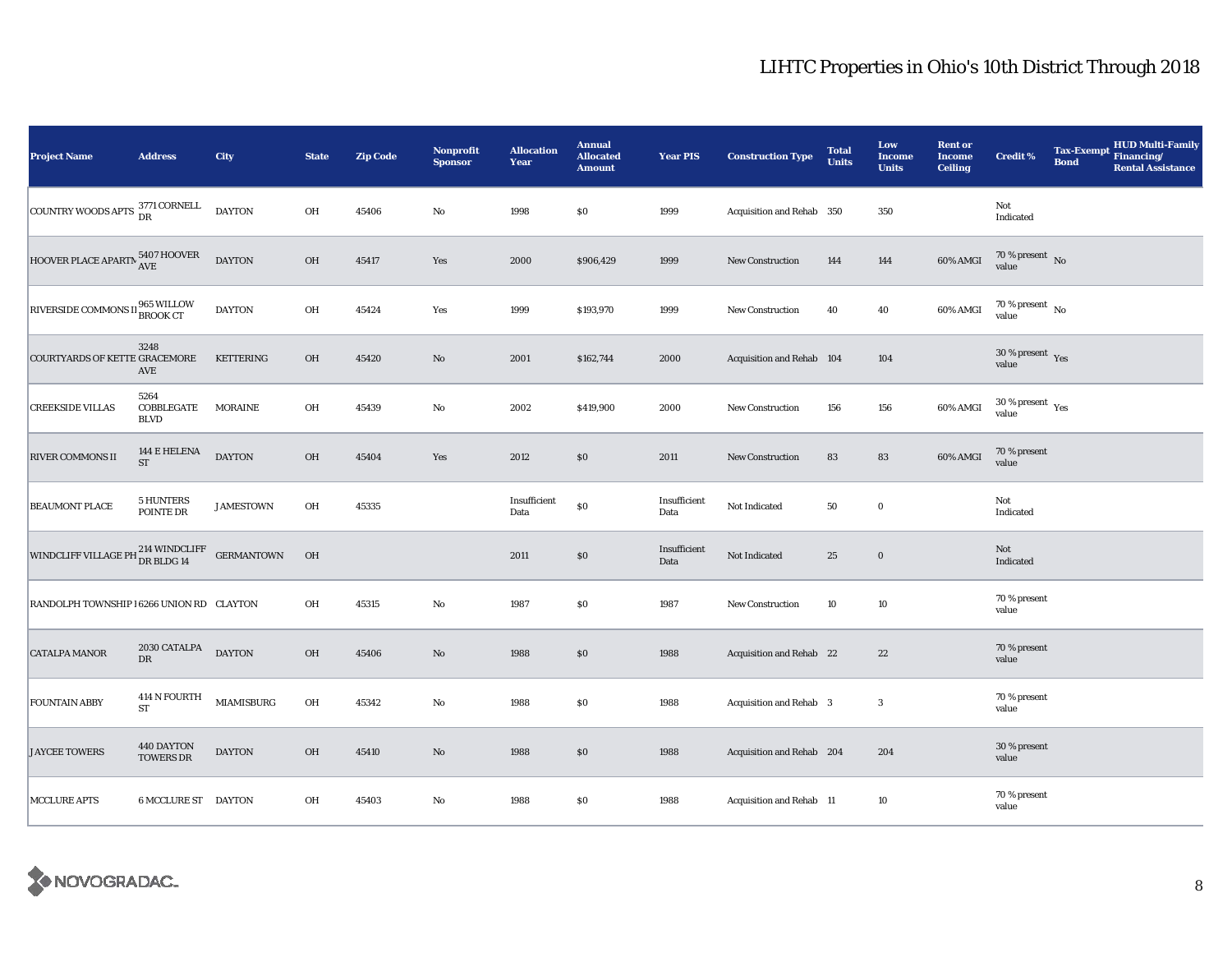| <b>Project Name</b>                                                   | <b>Address</b>                 | City                             | <b>State</b> | <b>Zip Code</b> | Nonprofit<br><b>Sponsor</b> | <b>Allocation</b><br>Year | <b>Annual</b><br><b>Allocated</b><br><b>Amount</b> | <b>Year PIS</b> | <b>Construction Type</b> | <b>Total</b><br><b>Units</b> | Low<br>Income<br><b>Units</b> | <b>Rent or</b><br><b>Income</b><br><b>Ceiling</b> | <b>Credit %</b>                             | <b>Tax-Exempt</b><br><b>Bond</b> | <b>HUD Multi-Family</b><br>Financing/<br><b>Rental Assistance</b> |
|-----------------------------------------------------------------------|--------------------------------|----------------------------------|--------------|-----------------|-----------------------------|---------------------------|----------------------------------------------------|-----------------|--------------------------|------------------------------|-------------------------------|---------------------------------------------------|---------------------------------------------|----------------------------------|-------------------------------------------------------------------|
| WASHINGTON COURT H 857 KOHLER DR                                      |                                | WASHINGTON<br><b>COURT HOUSE</b> | OH           | 43160           | Yes                         | 2012                      | \$0                                                | 2011            | Acquisition and Rehab 45 |                              | 45                            | 60% AMGI                                          | <b>Both 30%</b><br>and 70%<br>present value | No                               |                                                                   |
| WASHINGTON SQUARE 149 S HORTON ST DAYTON                              |                                |                                  | OH           | 45403           |                             | 2012                      | $\$0$                                              | 2011            | <b>New Construction</b>  | 29                           | 29                            | 60% AMGI                                          | 70 % present<br>value                       |                                  |                                                                   |
| DAYTON VIEW COMMON 423 N WILLIAMS DAYTON                              |                                |                                  | OH           | 45402           |                             | 2013                      | \$0                                                | 2012            | <b>New Construction</b>  | 32                           | $32\phantom{.0}$              | 60% AMGI                                          | <b>Both 30%</b><br>and 70%<br>present value |                                  |                                                                   |
| ENGLEWOOD SQUARE 150 CHRIS DR                                         |                                | ENGLEWOOD                        | OH           | 45322           |                             | 2011                      | \$0\$                                              | 2013            | Acquisition and Rehab 41 |                              | 41                            |                                                   | Not<br>Indicated                            |                                  |                                                                   |
| FORT MCKINLEY HOME: $\frac{3750 \text{ MICHIGAN}}{\text{AVE}}$ DAYTON |                                |                                  | OH           | 45416           |                             | Insufficient<br>Data      | $\$0$                                              | 2013            | New Construction         | 30                           | $\bf 25$                      | 60% AMGI                                          | Not<br>Indicated                            | Yes                              |                                                                   |
| GERMANTOWN VILLAGI GERMANTOWN DAYTON                                  | 1217<br>ST                     |                                  | OH           | 45417           | $\rm No$                    | 2011                      | $\$0$                                              | 2013            | New Construction         | 60                           | 60                            | 60% AMGI                                          | 30 % present<br>value                       |                                  |                                                                   |
| LOFTS AT COURT & MAI! 113 S MAIN ST                                   |                                | WASHINGTON<br><b>COURT HOUSE</b> | OH           | 43160           |                             | 2012                      | \$0                                                | 2013            | Not Indicated            | 31                           | $\mathbf 0$                   | 60% AMGI                                          | Not<br>Indicated                            | Yes                              |                                                                   |
| <b>ROOSEVELT HOMES</b>                                                | 935 EDISON ST DAYTON           |                                  | OH           | 45417           | Yes                         | 2011                      | $\$0$                                              | 2013            | New Construction         | 43                           | 43                            | 50% AMGI                                          | 30 % present<br>value                       |                                  |                                                                   |
| TWIN TOWERS CROSSIN <sup>139</sup> FILLMORE                           |                                | <b>DAYTON</b>                    | OH           | 45410           | Yes                         | 2012                      | \$0\$                                              | 2013            | New Construction         | 40                           | 40                            | 60% AMGI                                          | 30 % present<br>value                       |                                  |                                                                   |
| WASHINGTON SCHOOL 318 N N ST                                          |                                | WASHINGTON<br><b>COURT HOUSE</b> | OH           | 43160           | Yes                         | 2012                      | \$891,814                                          | 2014            | Acquisition and Rehab 42 |                              | 42                            | 60% AMGI                                          | <b>Both 30%</b><br>and 70%<br>present value | No                               | Yes                                                               |
| <b>LYONS PLACE II</b>                                                 | 4100 WEST 3RD<br><b>STREET</b> | <b>DAYTON</b>                    | OH           | 45428-9000      |                             | 2012                      | \$301,646                                          | 2015            | New Construction         | 55                           | 55                            |                                                   | <b>Both 30%</b><br>and 70%<br>present value | $\mathbf{No}$                    | $\mathbf{No}$                                                     |
| <b>REGENCY APTS</b>                                                   | <b>39 CENTRAL</b><br>AVE       | <b>DAYTON</b>                    | OH           | 45406           | $\rm No$                    | 1988                      | $\$0$                                              | 1988            | Acquisition and Rehab 83 |                              | 74                            |                                                   | 30 % present<br>value                       |                                  |                                                                   |
| <b>RYBURN COURT APTS</b>                                              | 302 RYBURN<br>AVE              | <b>DAYTON</b>                    | OH           | 45405           | No                          | 1988                      | \$0                                                | 1988            | Acquisition and Rehab 43 |                              | $\bf{22}$                     |                                                   | 30 % present<br>value                       |                                  |                                                                   |

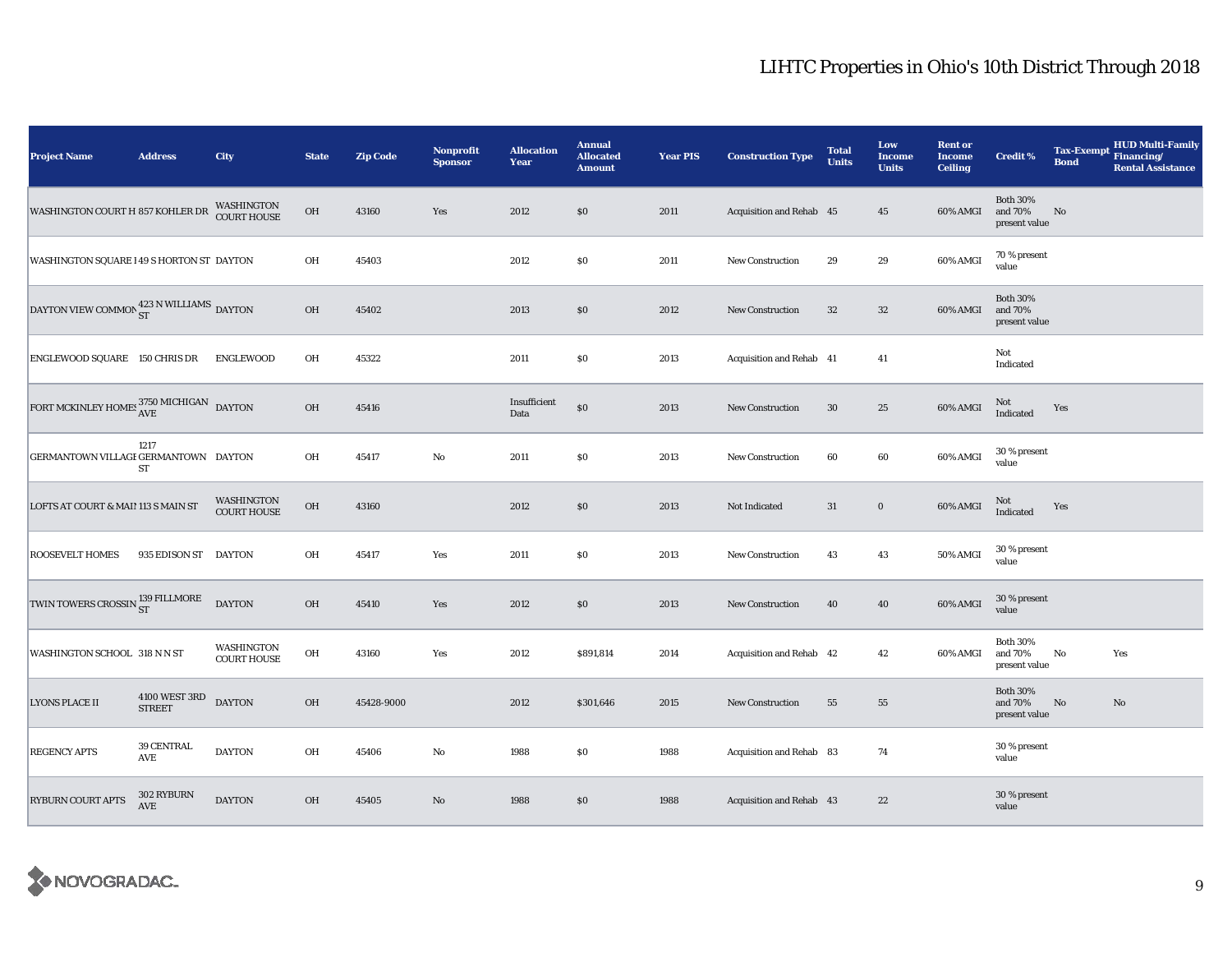| <b>Project Name</b>                                                                                                                                               | <b>Address</b>                                          | City          | <b>State</b> | <b>Zip Code</b> | <b>Nonprofit</b><br><b>Sponsor</b> | <b>Allocation</b><br>Year | <b>Annual</b><br><b>Allocated</b><br><b>Amount</b> | <b>Year PIS</b> | <b>Construction Type</b>        | <b>Total</b><br><b>Units</b> | Low<br><b>Income</b><br><b>Units</b> | <b>Rent or</b><br><b>Income</b><br><b>Ceiling</b> | <b>Credit %</b>                             | <b>Tax-Exempt</b><br><b>Bond</b> | HUD Multi-Family<br>Financing/<br><b>Rental Assistance</b> |
|-------------------------------------------------------------------------------------------------------------------------------------------------------------------|---------------------------------------------------------|---------------|--------------|-----------------|------------------------------------|---------------------------|----------------------------------------------------|-----------------|---------------------------------|------------------------------|--------------------------------------|---------------------------------------------------|---------------------------------------------|----------------------------------|------------------------------------------------------------|
| MEADOWS OF MARTIND MARTINDALE                                                                                                                                     | 226 W<br>RD                                             | <b>UNION</b>  | OH           | 45322           | Yes                                | 1988                      | \$0                                                | 1988            | New Construction                | 30                           | 30                                   |                                                   | 30 % present<br>value                       |                                  |                                                            |
| <b>WINDSOR APTS</b>                                                                                                                                               | 104 CENTRAL<br>AVE                                      | <b>DAYTON</b> | OH           | 45406           | $\rm No$                           | 1988                      | \$0                                                | 1988            | Acquisition and Rehab 65        |                              | 61                                   |                                                   | 30 % present<br>value                       |                                  |                                                            |
| CAMBRIDGE 1820                                                                                                                                                    | $18$ CAMBRIDGE $\;$ DAYTON AVE                          |               | OH           | 45406           | No                                 | 1989                      | $\$0$                                              | 1989            | Acquisition and Rehab 2         |                              | $\boldsymbol{2}$                     |                                                   | $70$ % present $\,$ No $\,$<br>value        |                                  |                                                            |
| <b>DANNER PARK APTS</b>                                                                                                                                           | 1621 TAMPA AVE DAYTON                                   |               | <b>OH</b>    | 45417           | $\rm No$                           | 1989                      | \$0                                                | 1989            | Acquisition and Rehab 80        |                              | 80                                   |                                                   | <b>Both 30%</b><br>and 70%<br>present value | No                               |                                                            |
| $\begin{array}{ l } \hline \textbf{EVERGREEN PARK APTS} \begin{array}{ll} 2401\text{ ROSEANNE} & \textbf{FAIRBORN} \\ \hline \text{CT} & \end{array} \end{array}$ |                                                         |               | OH           | 45324           | No                                 | 1989                      | $\$0$                                              | 1989            | New Construction                | 86                           | 86                                   |                                                   | $70$ % present $$\rm{No}$$ value            |                                  |                                                            |
| <b>GLENDALE 13</b>                                                                                                                                                | 1301 GLENDALE $_{\text{DATON}}$<br>$\operatorname{AVE}$ |               | OH           | 45402           | $\rm No$                           | 1989                      | $\$0$                                              | 1989            | Acquisition and Rehab 2         |                              | $\boldsymbol{2}$                     |                                                   | <b>Both 30%</b><br>and 70%<br>present value | No                               |                                                            |
| <b>HOMESTART I</b>                                                                                                                                                | 1391 AZALEA DR DAYTON                                   |               | OH           | 45417           | Yes                                | 1989                      | \$0                                                | 1989            | Acquisition and Rehab 20        |                              | 20                                   |                                                   | <b>Both 30%</b><br>and 70%<br>present value | No                               |                                                            |
| <b>MAD RIVER MANOR</b>                                                                                                                                            | $5580$ BURKHARDT RD $\,$ DAYTON $\,$                    |               | OH           | 45431           | $\rm No$                           | 1989                      | $\$0$                                              | 1989            | <b>Acquisition and Rehab 75</b> |                              | 74                                   |                                                   | $30\,\%$ present $\,$ No value              |                                  |                                                            |
| $\begin{array}{ l l } \hline \text{SUMMIT SQUARE TOWN}\end{array}\begin{array}{c} \text{614 SUMMIT SQ} & \text{DAYTON} \end{array}$                               |                                                         |               | OH           | 45417           | $\rm No$                           | 1989                      | $\$0$                                              | 1989            | Acquisition and Rehab 154       |                              | 154                                  |                                                   | $30\,\%$ present $\,$ No $\,$<br>value      |                                  |                                                            |
| <b>TALLTREE</b>                                                                                                                                                   | 5910 ERICA CT DAYTON                                    |               | OH           | 45414           | $\rm No$                           | 1989                      | \$0                                                | 1989            | New Construction                | 40                           | 40                                   |                                                   | 70 % present $\hbox{~No}$<br>value          |                                  |                                                            |
| WASHINGTON COURTH(INDEPENDENCE WASHINGTON                                                                                                                         | 803<br>CT                                               |               | OH           | 43160           | No                                 | 1989                      | $\$0$                                              | 1989            | Acquisition and Rehab 45        |                              | 45                                   |                                                   | $30$ % present $\,$ No $\,$<br>value        |                                  |                                                            |
| <b>WHATLEY RENTAL</b>                                                                                                                                             | $1111$ ROSEDALE<br>${\rm DR}$                           | <b>DAYTON</b> | OH           | 45402           | $\rm No$                           | 1989                      | \$0                                                | 1989            | Acquisition and Rehab 4         |                              | $\overline{4}$                       |                                                   | 70 % present $\hbox{~No}$<br>value          |                                  |                                                            |
| <b>ADELITE</b>                                                                                                                                                    | 372 ADELITE<br>$\operatorname{AVE}$                     | <b>DAYTON</b> | OH           | 45417           | No                                 | 1990                      | $\$0$                                              | 1990            | <b>Acquisition and Rehab 7</b>  |                              | $5\phantom{.0}$                      |                                                   | $70$ % present $$\rm{No}$$ value            |                                  |                                                            |